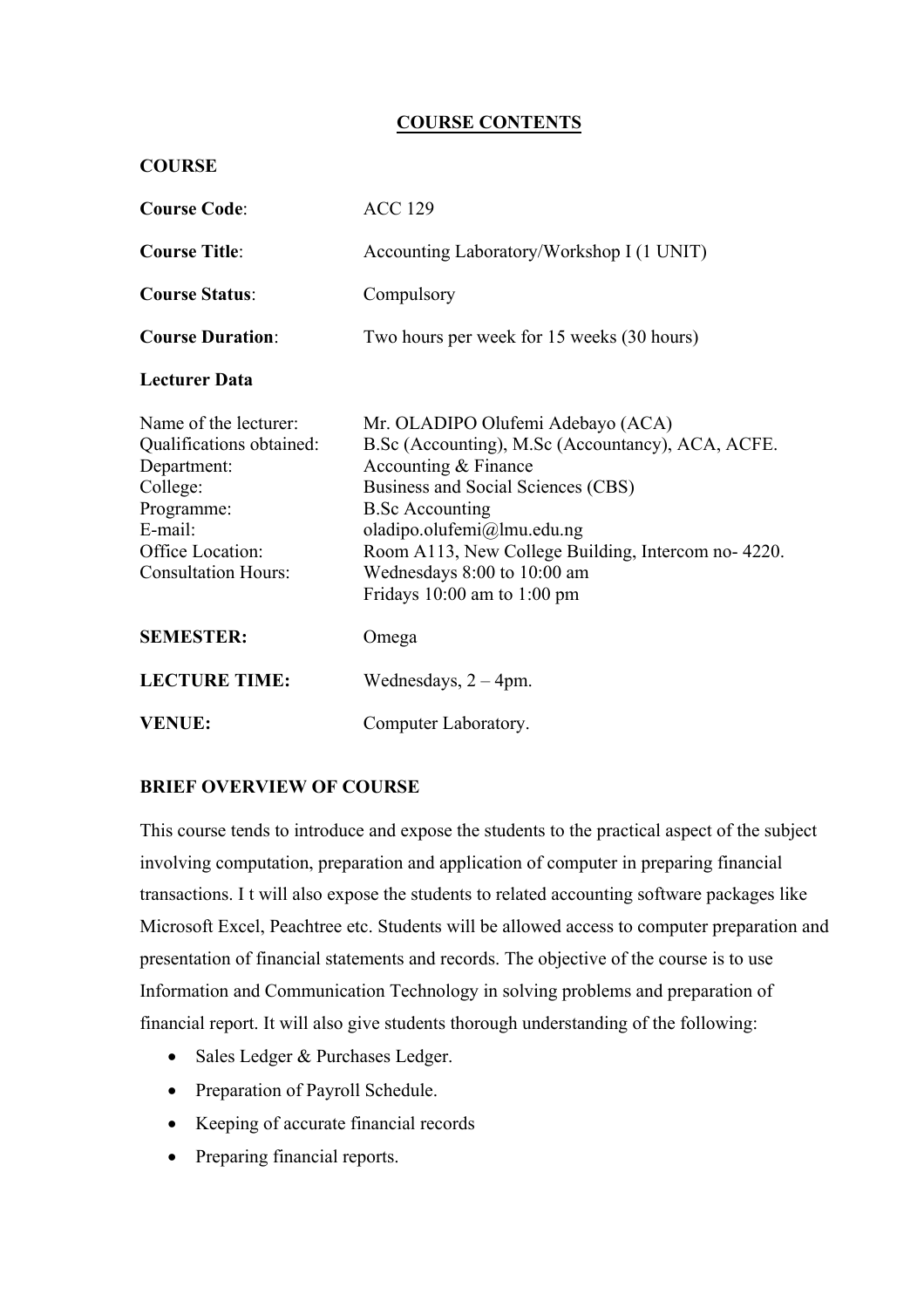# **COURSE OBJECTIVES/GOALS**

At the end of this course, the students should be able to understand:

- Definition of Computer and Types of Computer.
- Functions of Computer.
- Computer Hardware and Software.
- Application Software.
- Using Microsoft Excel to prepare Payroll.
- Management of data, create visually persuasive charts and graphs.
- Using Microsoft Excel to create an expense report, build formulas.
- Printing of Documents.

## **METHOD OF LECTURE DELIVERING AND TEACHING AIDS**

- 1. One hour of lecture and one hour of tutorial per week.
- 2. Lecturing will be complemented with both theory and practical aspect.
- 3. Lecturing to be aided by Audio Visual where and when necessary.

| S/N          | <b>TOPICS</b>                                                                                                                                                                                                                                                        |
|--------------|----------------------------------------------------------------------------------------------------------------------------------------------------------------------------------------------------------------------------------------------------------------------|
| Week $1& 2$  | <b>Introduction to Computer System:</b><br>Definition of Computer.<br>Types of Computer.<br>Functions of Computer.<br>Purpose of Computer.<br>Characteristics of Computer.                                                                                           |
| Week $3 & 4$ | <b>Computer Hardware and Software:</b><br>Definitions of Computer Hardware and Software.<br>Types of Computer software.<br>System Software e.g Window 7, Windows Vista.<br>Application Software e.g Microsoft Excel, Peach Tree<br>$\bullet$<br>Accounting Packages. |
| Week 5       | <b>Types of Application of Software:</b><br>User defined or Customised Application Software.<br>Advantages of Application Software.<br>Disadvantages of Application Software.<br>Practical Session.                                                                  |

#### **COURSE OUTLINES**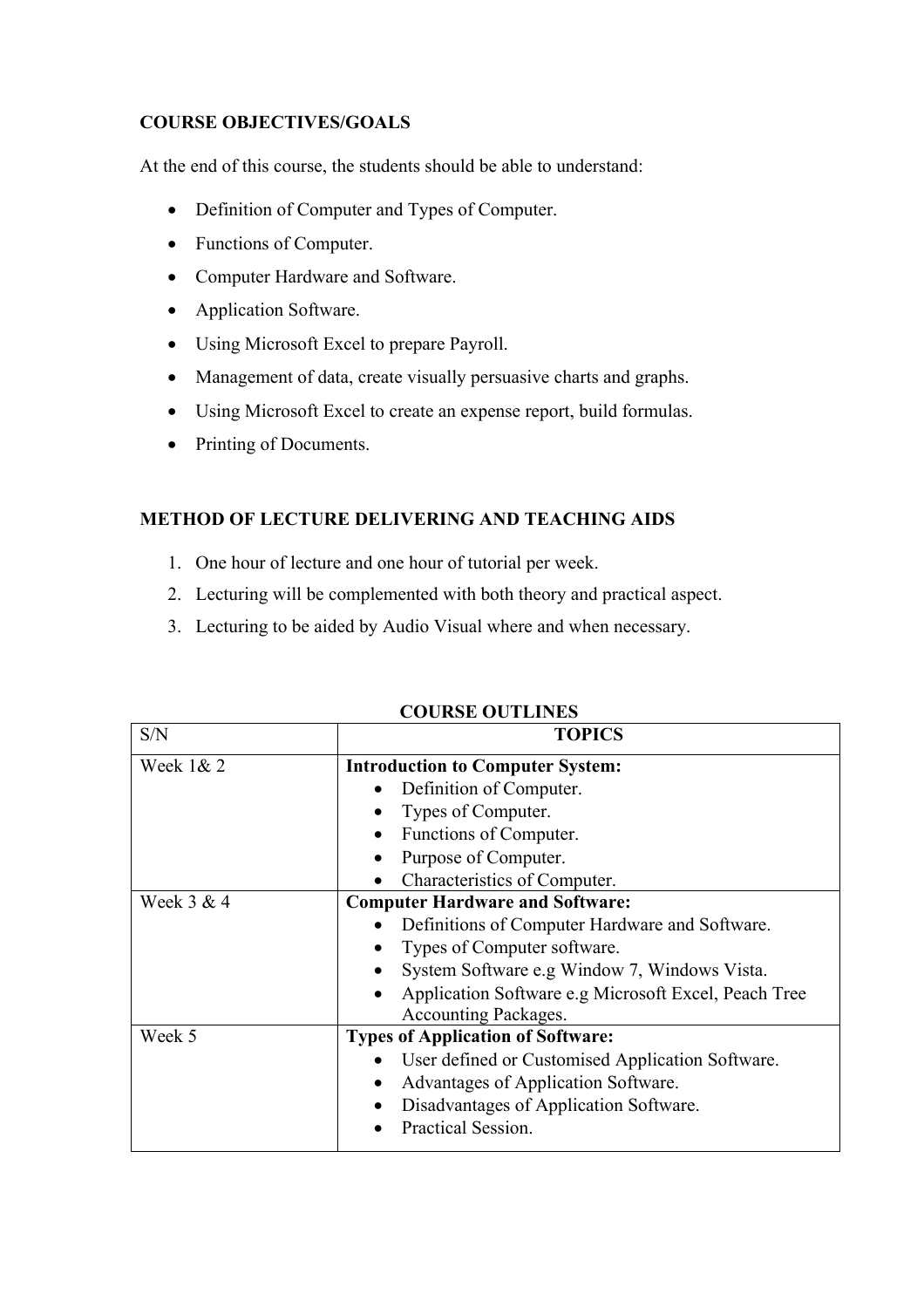| Week 6,7 & 8 | <b>Computerised Accounting System:</b>                          |
|--------------|-----------------------------------------------------------------|
|              | Introduction                                                    |
|              | Factors to be considered in developing a computerised           |
|              | accounting system.                                              |
|              | Using Microsoft Excel to prepare Payroll Schedule.<br>$\bullet$ |
|              | Formatting Cells in Microsoft Excel (Rows and                   |
|              | Columns).                                                       |
|              | Overview of International Financial Reporting Standards         |
|              | (IFRS) in the computerised accounting system.                   |
|              | Practical Session.                                              |
| Week 9 & 10  | <b>Revision and MID SEMESTER TEST</b>                           |
|              |                                                                 |
| Week 11 & 12 | <b>Chart Design on Microsoft Excel:</b>                         |
|              | Working with Charts.<br>$\bullet$                               |
|              | Chart Design.<br>$\bullet$                                      |
|              | Creating Chart and Change Chart Type.                           |
|              | Practical Session.                                              |
|              |                                                                 |
|              |                                                                 |
| Week 13 & 14 | <b>The Coding System:</b>                                       |
|              | Introduction.                                                   |
|              | Coding System in Accounting.                                    |
|              | Advantages of Coding System in Accounting.                      |
|              | Practical Session.                                              |
| Week 15      | <b>General Revision and preparation for the Omega Semester</b>  |
|              | Exam.                                                           |
|              |                                                                 |

# **Practical Session**

Practical session will be immediately after each topic in the Computer Laboratory. Students will be given practical questions to solve using computer system and solution to the questions would be review together with the lecturer.

# **STRUCTURE OF PROGRAMME/METHOD OF GRADING:**

Continuous Assessment (CA) ………………………………….. 30% This would comprises of both Test and Assignment

Examination ………………………………………………………. 70%

**TOTAL 100%**